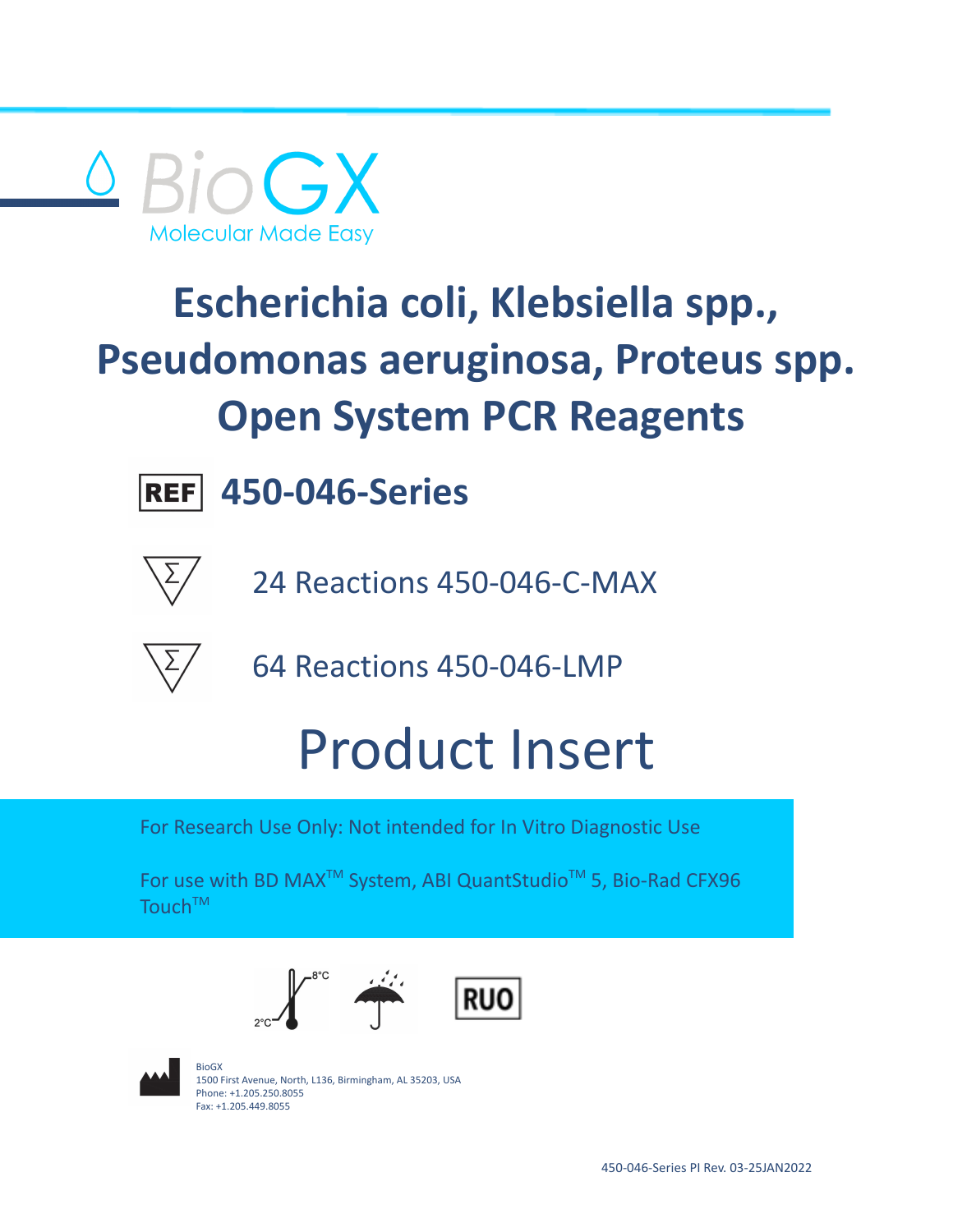

## **For Research Use Only**

*Research use only reagents are not intended for human or animal diagnostic use. It is the responsibility of the end user to determine the performance of the reagents in an appropriately designed validation study for their intended use.*

The Escherichia coli, Klebsiella spp., Pseudomonas aeruginosa, Proteus spp. real-time PCR-based detection reagent is manufactured and packaged as an open system reagent (OSR) for use with open system platforms and has to be validated by the user. Examples of open system platforms are the BD MAX<sup>TM</sup> System (Windows $^{\circledR}$  Software V4.72A or later), Applied Biosystems QuantStudio<sup>™</sup> 5 (Design & Analysis software version 1.5.1 or later), and Bio-Rad CFX96 Touch™ (Maestro software version 1.1 or later) real-time PCR platforms.

#### **PLEASE READ ENTIRE PACKAGE INSERT BEFORE PROCEEDING TO USE THE OSR.**

#### **PRODUCT OVERVIEW**

The BioGX Sample-Ready™ OSR has been formulated in lyophilized format for the multiplex real-time PCR-based detection of DNA from Escherichia coli (uidA gene<sup>1</sup>), Klebsiella spp. (LacZ gene<sup>2</sup>), Pseudomonas aeruginosa (16S rRNA gene<sup>2</sup>), Proteus spp. (16S rRNA gene<sup>3</sup> and a Sample Processing Control (SPC) (Drosophila DNA) for use with BD MAX extraction kit. The Drosophila DNA serves as both a sample processing control and an internal amplification control. The configuration compatible with the ABI and Bio-Rad platform targets the human RNase P gene to serve as an endogenous extraction control. The two different formats for the lyophilized Sample-Ready OSR kits are available:

- 1. BD MAX<sup>™</sup> System **REF 450-046-C-MAX**
- 2. ABI QuantStudio<sup>™</sup> 5 and Bio-Rad CFX96 Touch<sup>™</sup> Platforms **REF 450-046-LMP**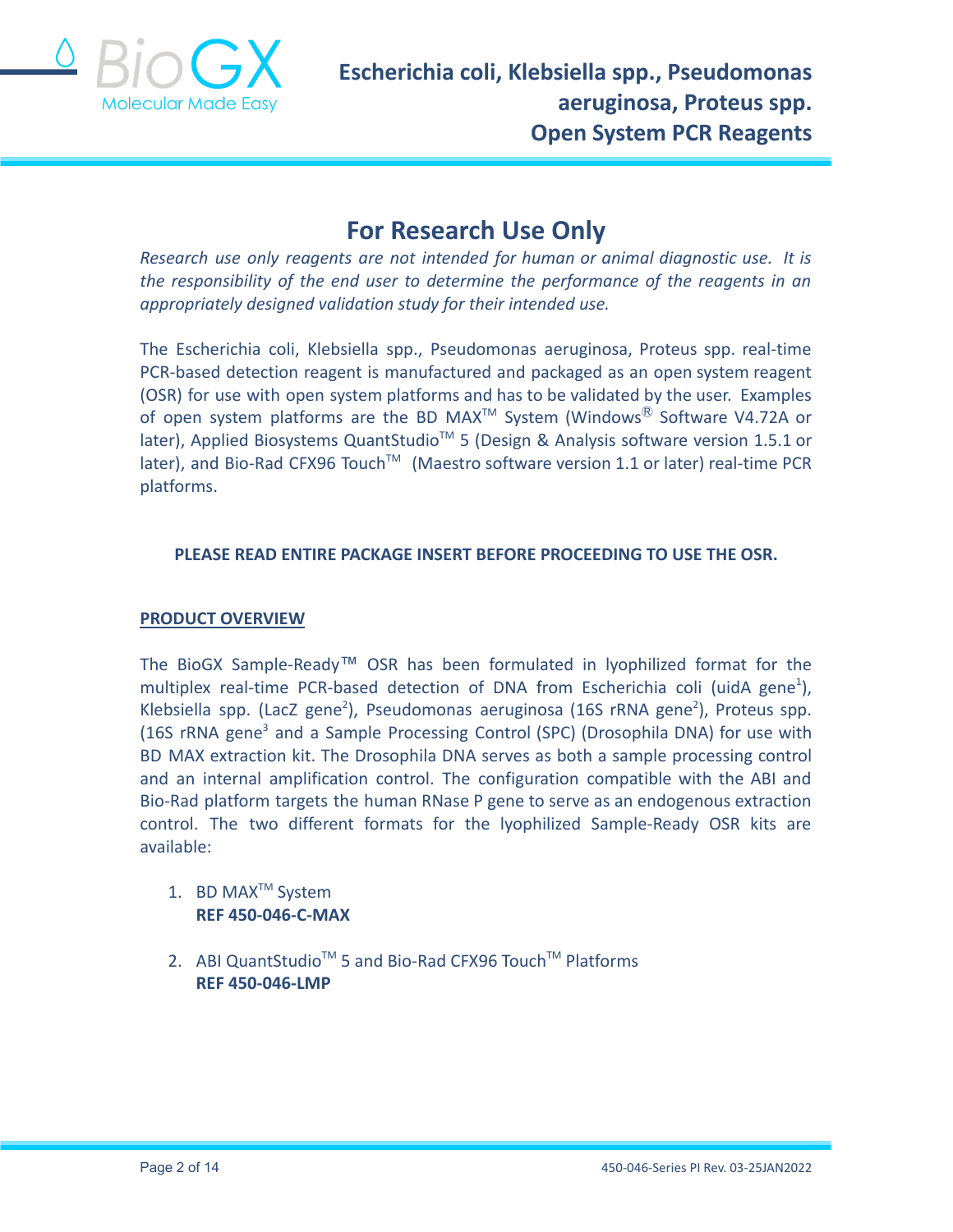

#### **Note:**

**BD MAXTM System OSR (450-046-C-MAX)** contains all PCR primers, probes, enzymes, dNTPs, MgCl<sub>2</sub>, buffers, and other components required for PCR reaction. BD MAX extraction kits available from Becton, Dickinson and Company include a Drosophila DNA sequence which serves as a Sample Processing Control (SPC). No exogenous addition of SPC is needed.

**OSR for ABI and Bio-Rad Platforms (450-046-LMP)** contain all PCR primers, probes, enzymes, dNTPs, MgCl<sub>2</sub>, buffers, and other components required for the PCR reaction. No exogenous addition of SPC is needed.

#### **PACKAGE CONTENTS**

**BioGX REF:** 450-046-C-MAX **Platform(s):** BD MAX<sup>™</sup> System

Each 24-reaction package contains two pouches:

- 1. First pouch contains 24 sealed BD MAX<sup>™</sup> tubes of BioGX lyophilized Sample-Ready<sup>™</sup> OSR, each tube sufficient for a 12.5 µL PCR reaction.
- 2. Second pouch contains 24 sealed BD MAX<sup>TM</sup> tubes, each containing 25  $\mu$ L of OSR-specific BioGX Rehydration Buffer.

**BioGX REF:** 450-046-LMP Platform(s): ABI QuantStudio<sup>™</sup> 5 and Bio-Rad CFX96 Touch<sup>™</sup>

Each 64-reaction package consists of one pouch:

The pouch contains 2 x 8-tube strips. Each tube contains BioGX lyophilized Sample-Ready<sup>TM</sup> OSR sufficient for 4 x 15  $\mu$ L PCR reactions.

**Note:** 8-tube strips containing reagents **ARE NOT** compatible with ABI QuantStudio<sup>™</sup> 5 and Bio-Rad CFX96 Touch<sup>™</sup> instruments

#### **EQUIPMENT AND MATERIALS REQUIRED BUT NOT PROVIDED**

- Lyophilized Positive Control Template DNA Beads  $(10<sup>5</sup>$  copies/bead)
	- BioGX Escherichia coli (Part number 720-0047)
	- BioGX Klebsiella pneumoniae (Part number 720-0049)
	- BioGX Klebsiella oxytoca (Part number 720-0050)

- BioGX Pseudomonas aeruginosa (Part number 720-0123)
- BioGX Proteus spp. (Part number 720-0144)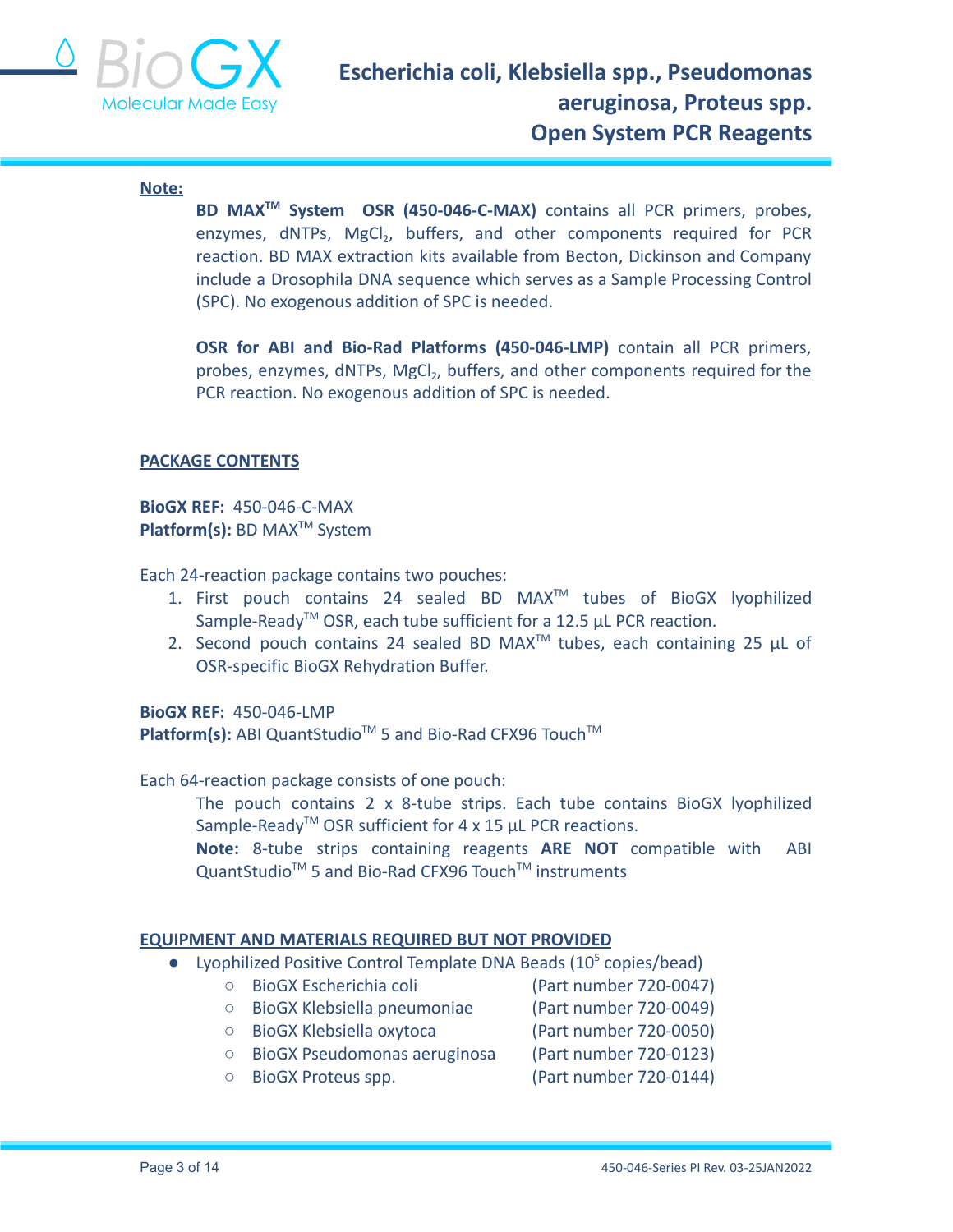

- Lyophilized Positive Control Template DNA Beads (10<sup>5</sup> copies/bead) for ABI and Bio-Rad platforms
	- BioGX RNaseP (DNA) (Part number 720-0009)

- BioGX Molecular Grade Water or equivalent
	- BioGX Rehydration Water (Part number: 800-0035-12)
- BioGX BioGX Lyophilized Far Red Dye Calibration Kit for Applied Biosystems QuantStudio 5 (Part number 720-0219)
- BD MAX ™ ExK ™ DNA-3 (US BD catalog no. 442821/ International BD catalog no. 442822)
- BD MAX ™ PCR Cartridges (US and International BD catalog no. 437519)
- Vortex Genie 2 Vortexer (VWR catalog no. 58815-234) or equivalent
- Disposable nitrile gloves
- Applied Biosystems QuantStudio 5 (0.2 mL) consumables
	- Thermo Fisher optical 8-tube strip (catalog no. 4316567)
	- Thermo Fisher ultra-clear optical caps, strips of 8 (catalog no. AB-0866)
	- Thermo Fisher 96-well optical clear reaction plates (catalog no. A36924)
	- Thermo Fisher 96-well qPCR plate seals (catalog no. AB-1170)
- Bio-Rad CFX96 Touch consumables
	- Bio-Rad 8-tube PCR strips without caps (catalog no. TLS0851)
	- Bio-Rad Optical flat 8-cap strips for PCR tubes (catalog no. TCS0803)
	- Bio-Rad 96-well plates (catalog no. HSP9655)
	- Bio-Rad 96-well plate sealing film, optical (catalog no. MSB1001)

#### **WARNINGS AND PRECAUTIONS**

- For research use only. Not intended for human or animal diagnostics use.
- If handling biological samples, including used Extraction Kits and PCR Cartridges, treat as if capable of transmitting infectious agents in accordance with safe laboratory procedures such as those described in CLSI Document M29<sup>4</sup> and in Biosafety in Microbiological and Biomedical Laboratories<sup>5</sup>.
- BioGX REF: 450-046-C-MAX has been quality control tested only with the BD Open System Extraction Kits on the BD MAX<sup>™</sup> System.
- BioGX REF: 450-046-LMP has been quality control tested only with the Applied Biosystems QuantStudio<sup>™</sup> 5 and Bio-Rad CFX96 Touch<sup>™</sup> real-time PCR platforms.
- Do not use the reagents if the protective pouches are open or torn upon arrival.
- Close reagent protective pouches promptly with the zip seal after each use. Remove any excess air in the pouches prior to sealing and store at 2-8 °C.
- Do not remove desiccant from the PCR master mix pouches.
- Do not use Sample-Ready**TM** master mix if the desiccant is not present or is broken inside the Sample-Ready**TM** master mix pouches.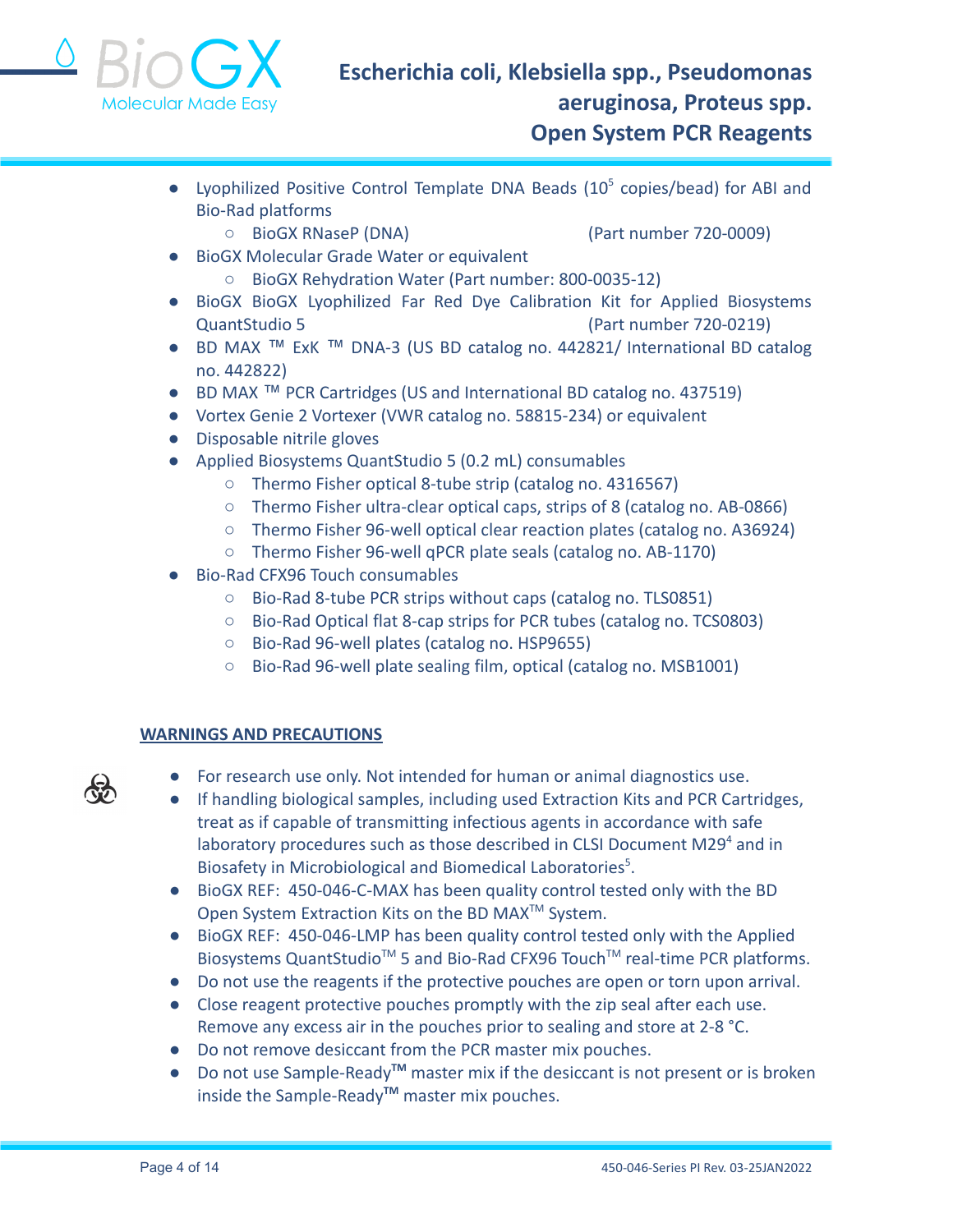

- Do not use reagent tubes if the foil seal has been opened or damaged.
- Do not mix reagents from different pouches and/or kits and/or lots.
- Do not use expired reagents and/or materials.
- i.
- Refer to BD MAX<sup>™</sup> ExK<sup>™</sup> DNA-3 Extraction Kit Instructions or to other respective nucleic acid extraction kits manufacturers' instructions for information about proper handling, cautions, and proper waste disposal.
- Do not mix septum caps between Sample Buffer Tubes or re-use septum caps as contamination may occur and compromise test results.
- Check BD Unitized Reagent Strips for proper liquid fills (ensure that the liquids are at the bottom of the tubes).
- Do not pipette by mouth.
- Do not smoke, drink, or eat in areas where samples or kits are being handled.
- Dispose of unused reagents and waste in accordance with country, federal, provincial, state, and local regulations.
- Use clean gloves when handling extraction kit components and PCR reagents and buffer tubes.

#### **STORAGE REQUIREMENTS AND RECOMMENDATIONS**



Reagents are stable at a temperature range of 2-30°C during shipment for 5 days, but BioGX recommends long-term storage at 2-8°C. Reagents have been tested to demonstrate optimal performance when stored properly and consumed by the Manufacturer Recommended Use By Date. The end user may opt to extend the useful life for Research Use Only reagents upon completing their own performance validations. BioGX's guarantee of reagent integrity does not extend beyond the Manufacturer Recommended Use By Date when stored properly. Avoid exposing the reagents (lyophilized or rehydrated) to direct sunlight or long-term ambient lighting. Tightly reseal the pouch with unused reactions and immediately return to a refrigerator after opening. To mitigate reagent performance degradation from exposure to moisture, BioGX suggests using the entire contents of the opened pouch within 1 month; however, the user may choose to verify an extended working time > 1 month by performance testing with positive controls and an examination of the sample preparation control target.

#### **SAMPLE TYPES UTILIZED FOR QUALITY CONTROL TESTING**

-Urine (neat or boric acid preserved) -Swab samples collected in Copan Universal Transport Media (UTM $^{\circledR}$ ) or Copan ESwab<sup>TM</sup>

-Blood culture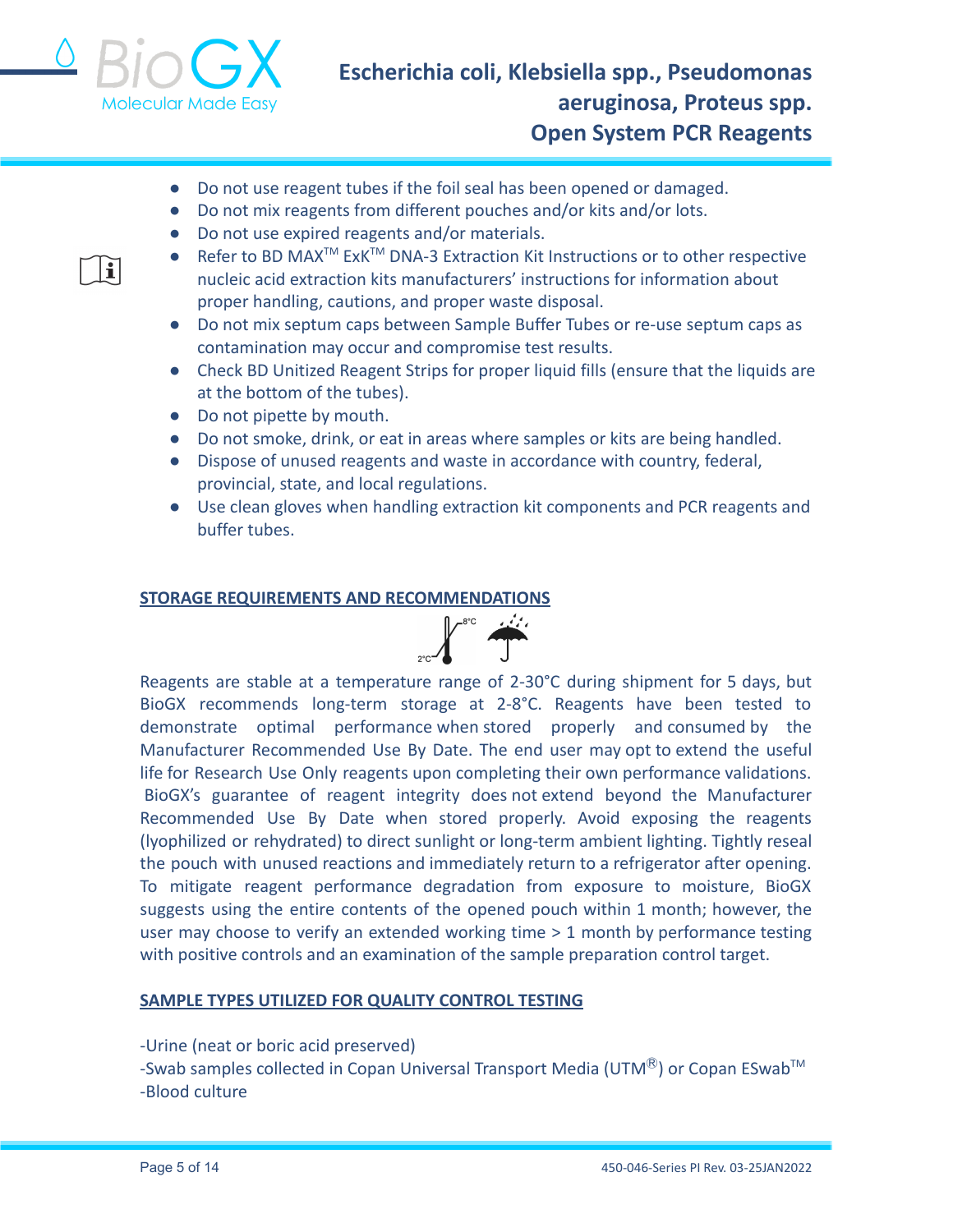

#### **REAGENT OPTICAL CONFIGURATION**

#### **Table 1A.** Optical Channel Configuration for REF 450-046-C-MAX.

| <b>Optical Channel</b><br>(Fluorophore Equivalent) | <b>Target</b>          |  |
|----------------------------------------------------|------------------------|--|
| <b>FAM</b>                                         | Proteus spp.           |  |
| <b>HEX</b>                                         | Pseudomonas aeruginosa |  |
| <b>Texas Red</b>                                   | Klebsiella spp.        |  |
| Cy5                                                | Escherichia coli       |  |
| Cy5.5                                              | <b>SPC</b>             |  |

#### Table 1B. Optical Channel Configuration for REF 450-046-LMP<sup>a</sup>.

| <b>Optical Channel</b><br>(Fluorophore Equivalent) | <b>Target</b>          |
|----------------------------------------------------|------------------------|
| <b>FAM</b>                                         | Proteus spp.           |
| <b>HEX</b>                                         | Pseudomonas aeruginosa |
| <b>Texas Red</b>                                   | Klebsiella spp.        |
| Cy <sub>5</sub>                                    | Escherichia coli       |
| Cy5.5 $a$                                          | <b>RNase P</b>         |

**<sup>a</sup>***When using the Applied Biosystems Quantstudio 5 instrument, the BioGX Lyophilized Far Red Dye Calibration Kit for Applied Biosystems QuantStudio 5 (Part number 720-0219) will be needed to add this dye to the instrument dye library. Please refer to the Product Insert of 720-0219 available on [www.biogx.com](http://www.biogx.com) for instructions and further details 9 .*

#### **QUALITY CONTROL AND EXTRACTION TESTING PARAMETERS**

#### **BD MAXTM System (BioGX REF: 450-046-C-MAX)**

As a starting point, users can import and install the Electronic User Defined Protocol (eUDP) that utilizes **ExK DNA-3** extraction kits onto the BD MAXTM . BioGX's most current eUDP utilized for quality control of this product can be obtained by sending an email to [TS@biogx.com](mailto:TS@biogx.com). Please refer to the BD MAX<sup>™</sup> user manual<sup>6</sup> for uploading instructions.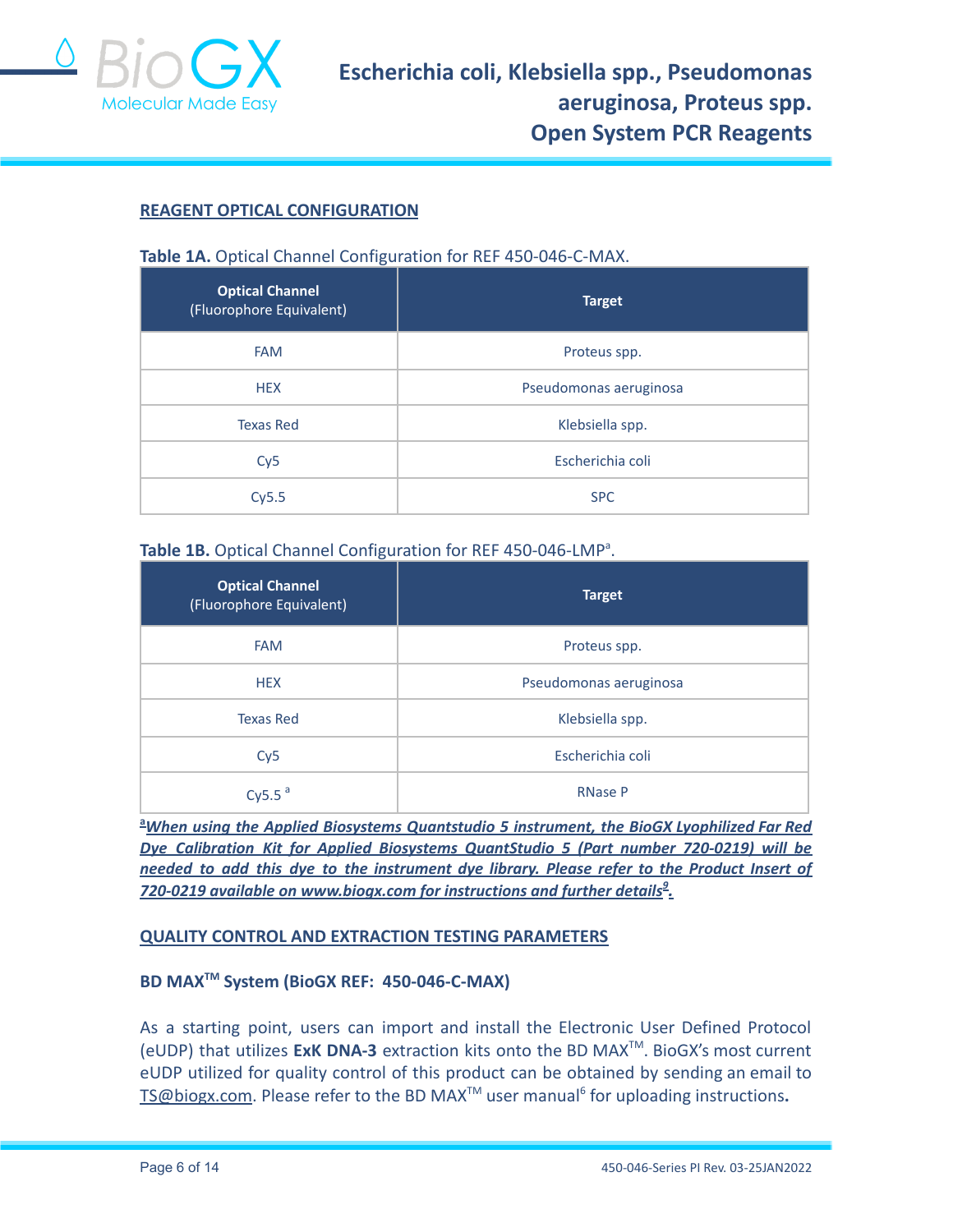

#### **ABI and Bio-Rad Platforms (BioGX REF: 450-046-LMP)**

As a starting point, users can import and install a PCR run file onto:

- 1. Applied Biosystems QuantStudio<sup>™</sup> 5 (Design & Analysis software version 1.5.1 or later)
- 2. Bio-Rad CFX96 Touch<sup>™</sup> (Maestro software version 1.1 or later)

BioGX's most current ABI QuantStudio<sup>™</sup> 5 and Bio-Rad CFX96 Touch<sup>™</sup> PCR run files utilized for quality control of this product can be obtained by sending an email to [TS@biogx.com](mailto:TS@biogx.com). Please refer to the Applied Biosystems QuantStudio<sup>™</sup>5 user manual<sup>7</sup> for uploading instructions. Please refer to the Bio-Rad CFX96 Touch™ user manual<sup>8</sup> for uploading instructions.

#### **SAMPLE VOLUMES UTILIZED DURING QUALITY CONTROL TESTING**

The end user may choose to validate a different pretreatment method or volume of sample to load other than the sample processing used by BioGX for QC testing as outlined below.

#### **Urine collection (neat urine or boric acid preserved urine)**

#### **BD MAXTM System**

Thoroughly vortex the sample prior to addition to the Sample Buffer Tube (SBT). Pipette 500 μL of neat urine or boric acid preserved urine into the SBT, aseptically place the BD<sup>™</sup> septum cap on each SBT. Pulse vortex the SBT for 1-3 seconds, and load the SBT into the extraction tray.

#### **ABI QuantStudioTM 5 and Bio-Rad CFX96 TouchTM (validated magnetic bead or silica column extraction kits)**

Thoroughly vortex the sample prior to processing. Follow manufacturer recommendations for extraction of appropriate sample volume. Transfer 5 μL to purified nucleic acid to master mix as described in Section: *BioGX Quality Control Test Setup Procedure for ABI QuantStudioTM 5 and Bio-Rad CFX96 Touch™.*

#### **Swab sample (3 mL Copan Universal Transport Media (UTM**Ⓡ**))**

#### **BD MAXTM System**

Thoroughly vortex the sample prior to addition to the Sample Buffer Tube (SBT). Pipette 100  $\mu$ L of sample into the SBT, aseptically place the BD<sup>TM</sup> septum cap on each SBT. Pulse vortex the SBT for 1-3 seconds, and load the SBT into the extraction tray.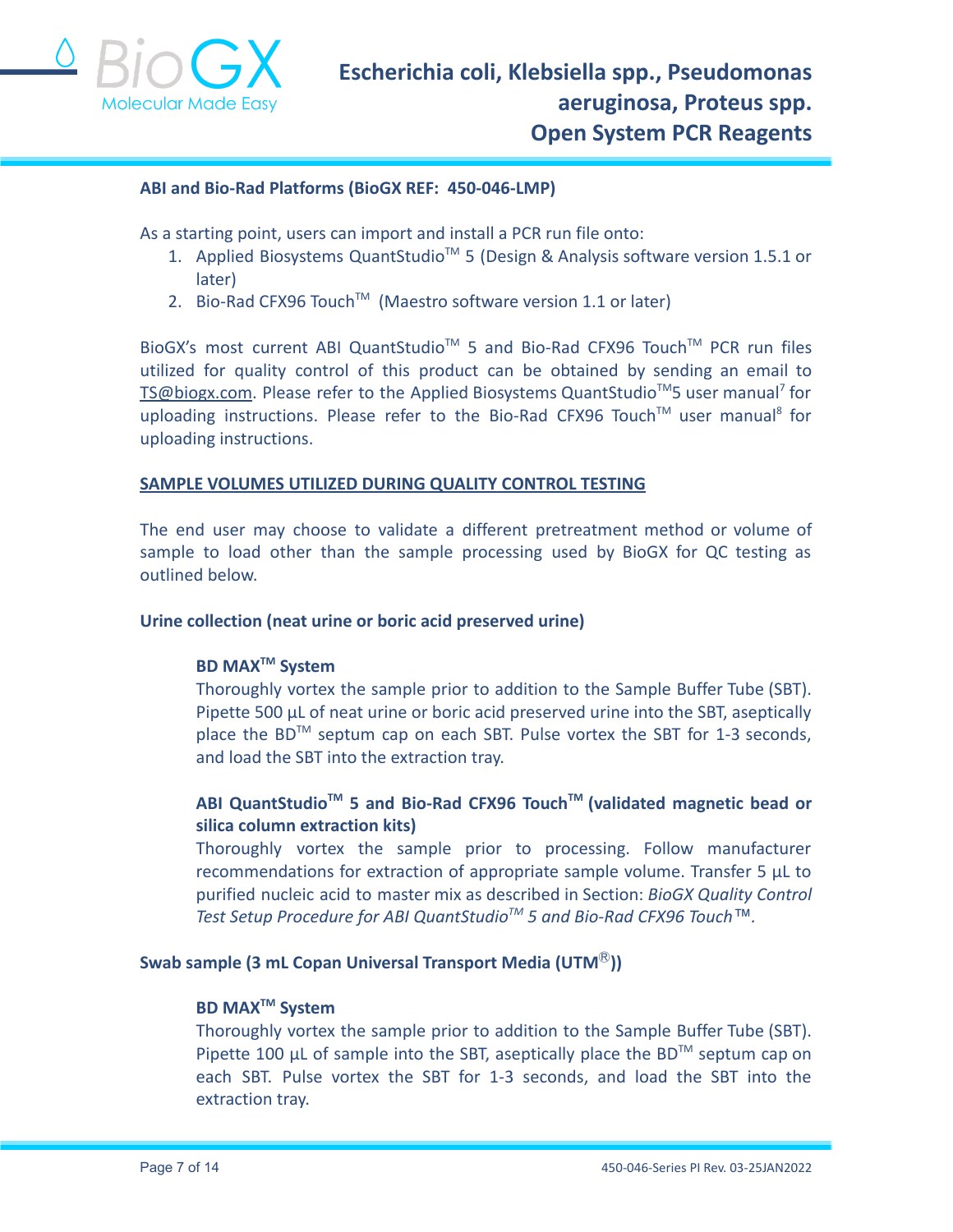

#### **ABI QuantStudioTM 5 and Bio-Rad CFX96 TouchTM (validated magnetic bead or silica column extraction kits)**

Thoroughly vortex the sample prior to processing. Follow manufacturer recommendations for extraction of appropriate sample volume. Transfer 5 μL to purified nucleic acid to master mix as described in Section: *BioGX Quality Control Test Setup Procedure for ABI QuantStudioTM 5 and Bio-Rad CFX96 TouchTM .*

#### **Swab sample (1 mL Copan Universal Transport Media (UTM**Ⓡ**) or Copan ESwabTM )**

#### **BD MAXTM System**

Thoroughly vortex the sample prior to addition to the Sample Buffer Tube (SBT). Pipette 50  $\mu$ L of sample into the SBT, aseptically place the BD<sup>TM</sup> septum cap on each SBT. Pulse vortex the SBT for 1-3 seconds, and load the SBT into the extraction tray.

#### **ABI QuantStudioTM 5 and Bio-Rad CFX96 TouchTM (validated magnetic bead or silica column extraction kits)**

Thoroughly vortex the sample prior to processing. Follow manufacturer recommendations for extraction of appropriate sample volume. Transfer 5 μL to purified nucleic acid to master mix as described in Section: *BioGX Quality Control Test Setup Procedure for ABI QuantStudioTM 5 and Bio-Rad CFX96 TouchTM .*

#### **BioGX QUALITY CONTROL TEST SETUP PROCEDURE**

#### **BD MAXTM System Quality Control Test Setup**

#### **Loading a Sample Buffer Tube (SBT)**

- 1. Add the appropriate sample volume to each SBT.
- 2. Aseptically place  $BD^{TM}$  septum cap on each SBT.
- 3. Vortex the SBT for 1-3 seconds.
- 4. Load the SBT into the extraction tray.

#### **WEAR NITRILE GLOVES WHEN HANDLING LYOPHILIZED REAGENTS TO REDUCE THE GENERATION OF STATIC CHARGES. DO NOT USE LATEX GLOVES.**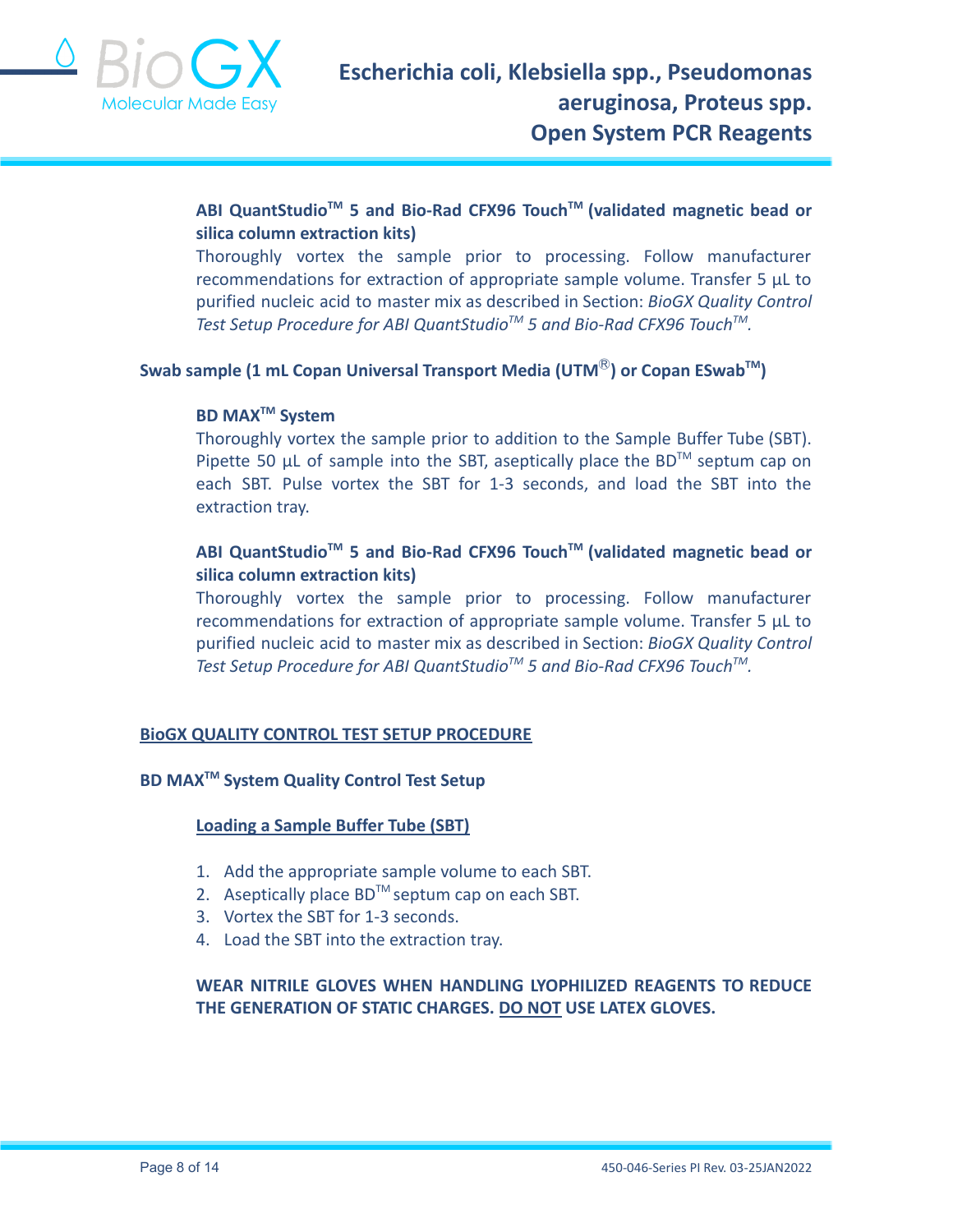

#### **Assembly of BD MAX Extraction Strips and BioGX Reagents**

- 1. Choose the appropriate BD MAX<sup>™</sup> extraction kit (see above). DO NOT use BD  $MAX^{TM}$  master mix or the blank 0.3 mL conical tubes that come with the extraction kit.
- 2. Load the selected extraction cartridges into the extraction tray, 1 per sample to be tested.
- 3. Snap one BD MAX<sup>TM</sup> ExK<sup>TM</sup> DNA Extraction tube into snap-in position 1 (Snap-1) of each extraction strip (**Figure 1**).
- 4. Snap one BioGX Sample-Ready™ lyophilized reagent tube into position 2 (Snap-2) of each extraction strip. Check to make sure the lyophilized cake is at the bottom of the tube prior to inserting into the strip. The funnel-shaped cake may be in any orientation  $(v, >, \land, <)$ .
- 5. Snap one BioGX Rehydration Buffer tube into position 3 (Snap-3) of each extraction strip. Check to make sure the buffer is at the bottom of the tube prior to inserting into the strip. Position 4 (Snap-4) will remain empty.
- 6. Lift the tray and briefly examine the bottom of each strip to ensure all reagents are at the bottom of each tube and bubbles are not present in Extraction buffer reservoirs.
- 7. Proceed with worklist generation and sample loading per BD  $MAX^{TM}$ operating instructions. Select the appropriate User Defined Protocol (UDP). Load the extraction tray and, if necessary, a new PCR card into the instrument, close the door, and click "Start Run."
- 8. Analyze the results by opening the completed run file in the "Results" tab.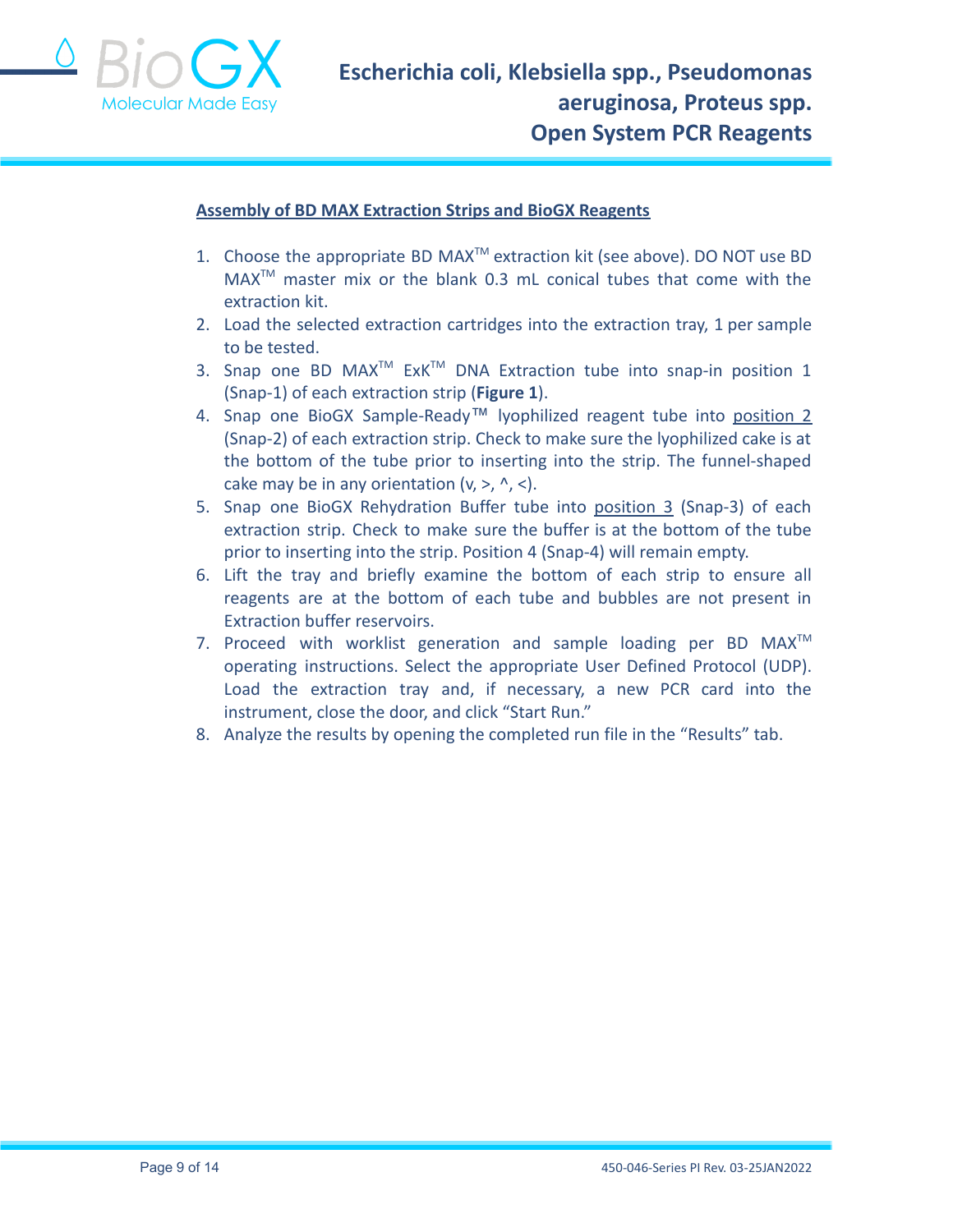

### BD MAX ExK™ 4-Snap Unitized Reagent Strip **Single Master Mix Type 4 Setup**



**Figure 1.** Diagram of BD MAX**TM** ExK**TM** 4-snap Unitized Reagent Strips.

#### **Important Note**

Always first insert all Snap-1 tubes, then all Snap-2 tubes, then all Snap-3 tubes. The Snap 4 position will remain empty unless the user has set up the reagent to run in dual master mix mode.

Approximately 25 µL of extracted nucleic acid remains in the position 3 tube after extraction. This may be removed and saved for further analyses after the run has been completed.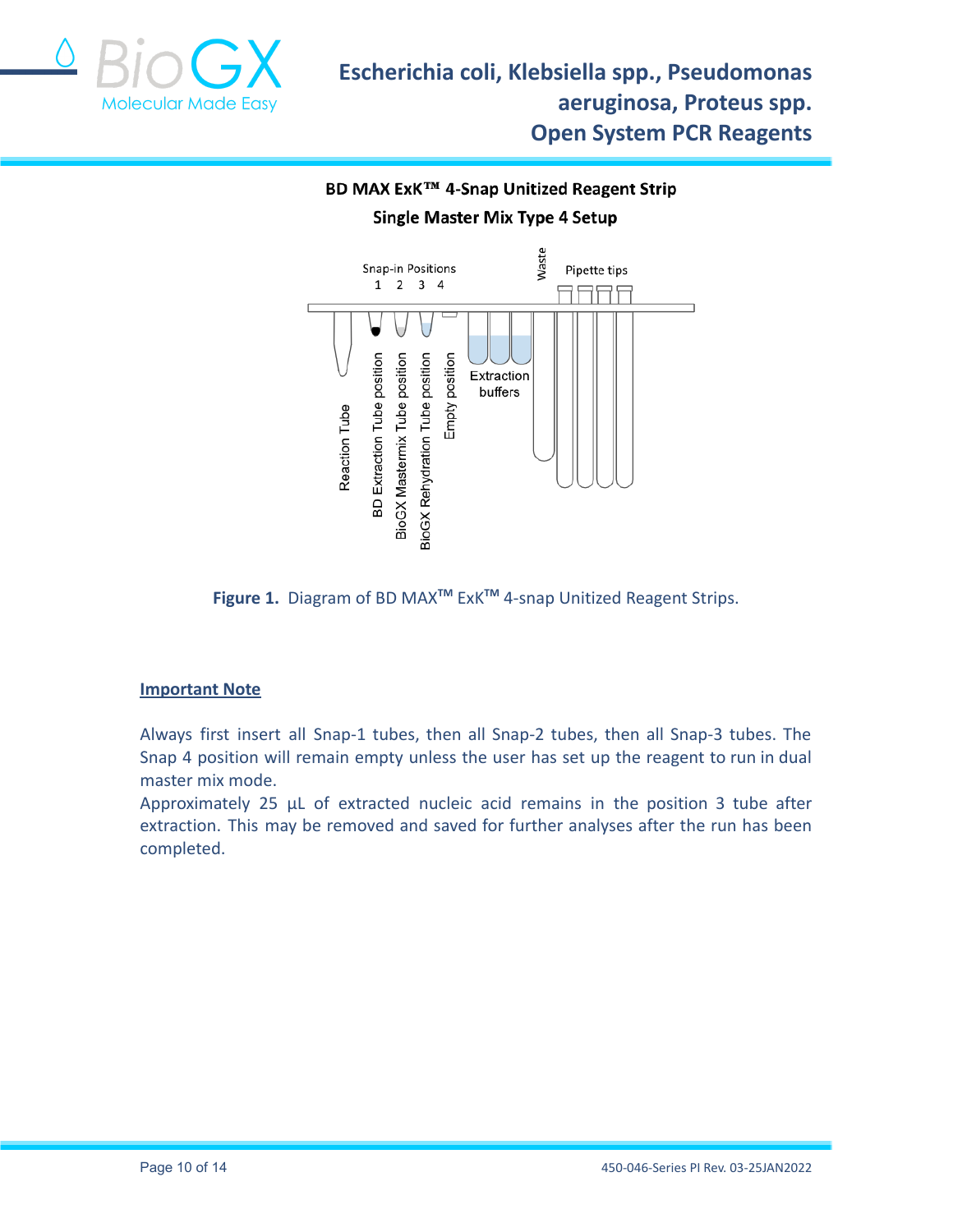

#### **ABI QuantStudioTM 5 and Bio-Rad CFX96 TouchTM Quality Control Test Setup**

**WEAR NITRILE GLOVES WHEN HANDLING LYOPHILIZED REAGENTS TO REDUCE THE GENERATION OF STATIC CHARGES. DO NOT USE LATEX GLOVES.**

#### **Assembly of BioGX Reagents**

1. Prepare the appropriate number of 8-tube PCR strips or 96-well PCR plates.

2. Transfer 40 μL of molecular grade water to one vial of lyophilized BioGX reagents. The rehydrated master mix is more than sufficient for 4 samples to be tested.

**Note:** 8-tube strips containing reagents **ARE NOT** compatible with ABI QuantStudio<sup>™</sup> 5 and Bio-Rad CFX96 Touch<sup>™</sup> instruments. Rehydrated master mix must be transferred to 8-tube PCR strips or 96-well PCR plates compatible with appropriate instruments.

3. Mix by gently pipetting up and down. (IMPORTANT: Keep rehydrated master mix in a cold block or on ice if setup cannot not be completed within 20 minutes. If the rehydrated master mix cannot be used immediately, it can be capped and stored up to 24 hours at 2-8°C, protected from light).

4. Transfer 10 μL of rehydrated master mix to the bottom of 4 empty wells.

5. To each well containing 10 μL of rehydrated master mix, add 5 μL of extracted sample.

6. Affix the appropriate optical caps or optical plate seals.

7. Pulse spin the sealed PCR plate or tube to mix and bring liquid to the bottom.

8. Load 8-tube PCR strips or 96-well PCR plates into the real-time PCR platform and start the run. Avoid unnecessary delay once tubes/plates are loaded into the real-time PCR instrument.

#### **ASSAY PERFORMANCE**

All BioGX Research Use Only products are designed to detect 20 copies or less of the target nucleic acid per reaction.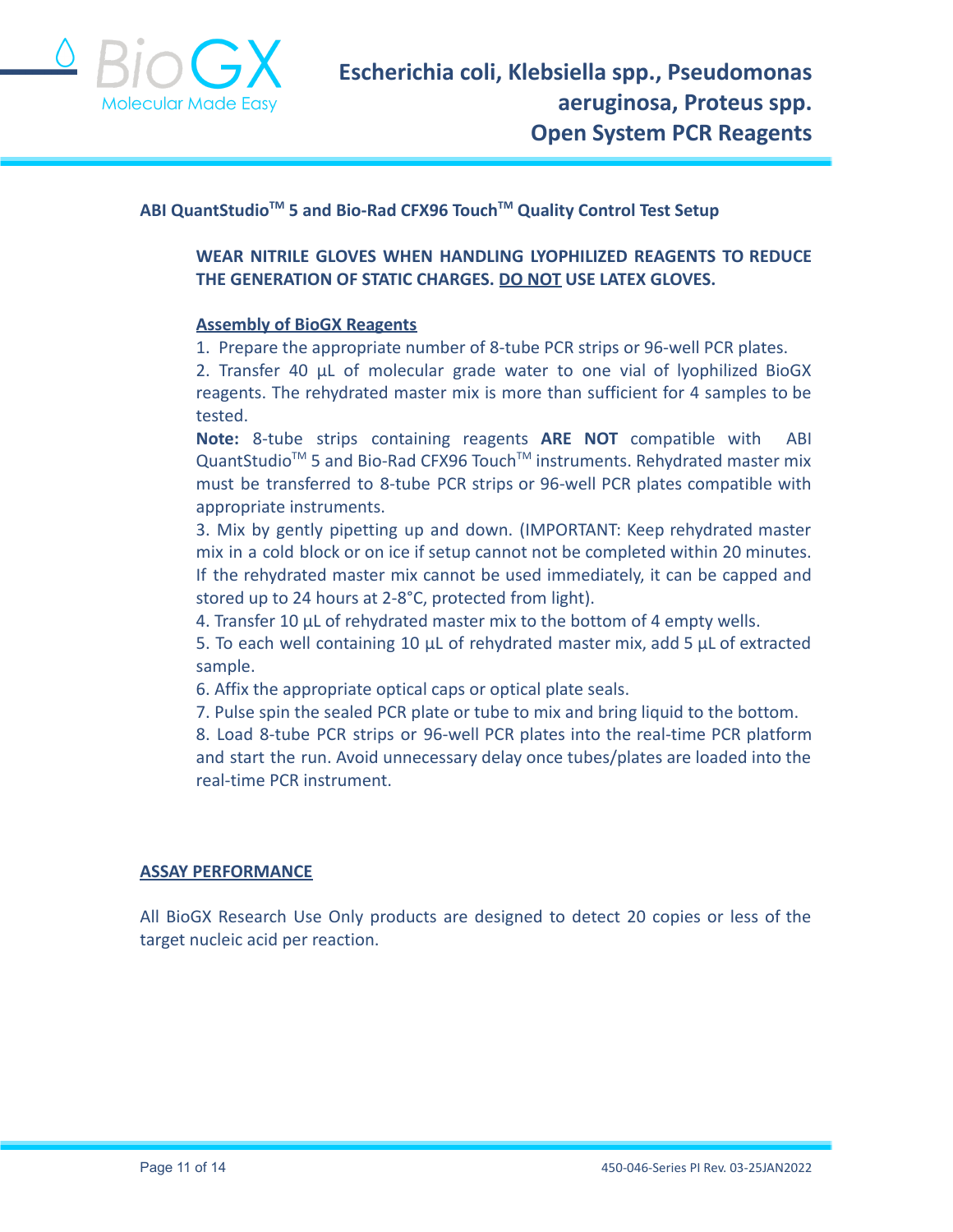

#### **INTERPRETATION OF RESULTS**

| <b>Proteus</b> | <b>Pseudomonas</b> | <b>Klebsiella</b> | <b>Escherichia</b> | <b>SPC</b> | <b>Interpretation</b>                                                                  |
|----------------|--------------------|-------------------|--------------------|------------|----------------------------------------------------------------------------------------|
| spp.           | aeruginosa         | spp.              | coli               |            |                                                                                        |
| ÷              |                    |                   |                    | $+/-$      | Proteus spp. POSITIVE                                                                  |
|                | ÷                  |                   |                    | $+/-$      | Pseudomonas aeruginosa<br><b>POSITIVE</b>                                              |
|                |                    | ÷                 |                    | $+/-$      | Klebsiella spp. POSITIVE                                                               |
|                |                    |                   | ÷                  | $+/-$      | Escherichia coli POSITIVE                                                              |
|                |                    |                   |                    | ÷          | Proteus spp., Pseudomonas<br>aeruginosa, Klebsiella spp.,<br>Escherichia coli NEGATIVE |
|                |                    |                   |                    |            | Unresolved*                                                                            |

\*Failed PCR due to inhibition, reagent failure or incorrect assembly of PCR reaction.

#### **Table 2B.** Multiplex PCR Results Interpretation for 450-046-LMP.

| <b>Proteus</b><br>spp. | <b>Pseudomonas</b><br>aeruginosa | <b>Klebsiella</b><br>spp. | <b>Escherichia</b><br>coli | <b>RNase P</b> | Interpretation                                                                         |
|------------------------|----------------------------------|---------------------------|----------------------------|----------------|----------------------------------------------------------------------------------------|
| ÷                      |                                  |                           |                            | $+/-$          | Proteus spp. POSITIVE                                                                  |
|                        | ÷                                |                           |                            | $+/-$          | Pseudomonas aeruginosa<br><b>POSITIVE</b>                                              |
|                        |                                  | ٠                         |                            | $+/-$          | Klebsiella spp. POSITIVE                                                               |
|                        |                                  |                           | $\ddot{}$                  | $+/-$          | Escherichia coli POSITIVE                                                              |
|                        |                                  |                           |                            | ÷              | Proteus spp., Pseudomonas<br>aeruginosa, Klebsiella spp.,<br>Escherichia coli NEGATIVE |
|                        |                                  |                           |                            |                | Unresolved*                                                                            |

\*Failed PCR due to inhibition, reagent failure or incorrect assembly of PCR reaction.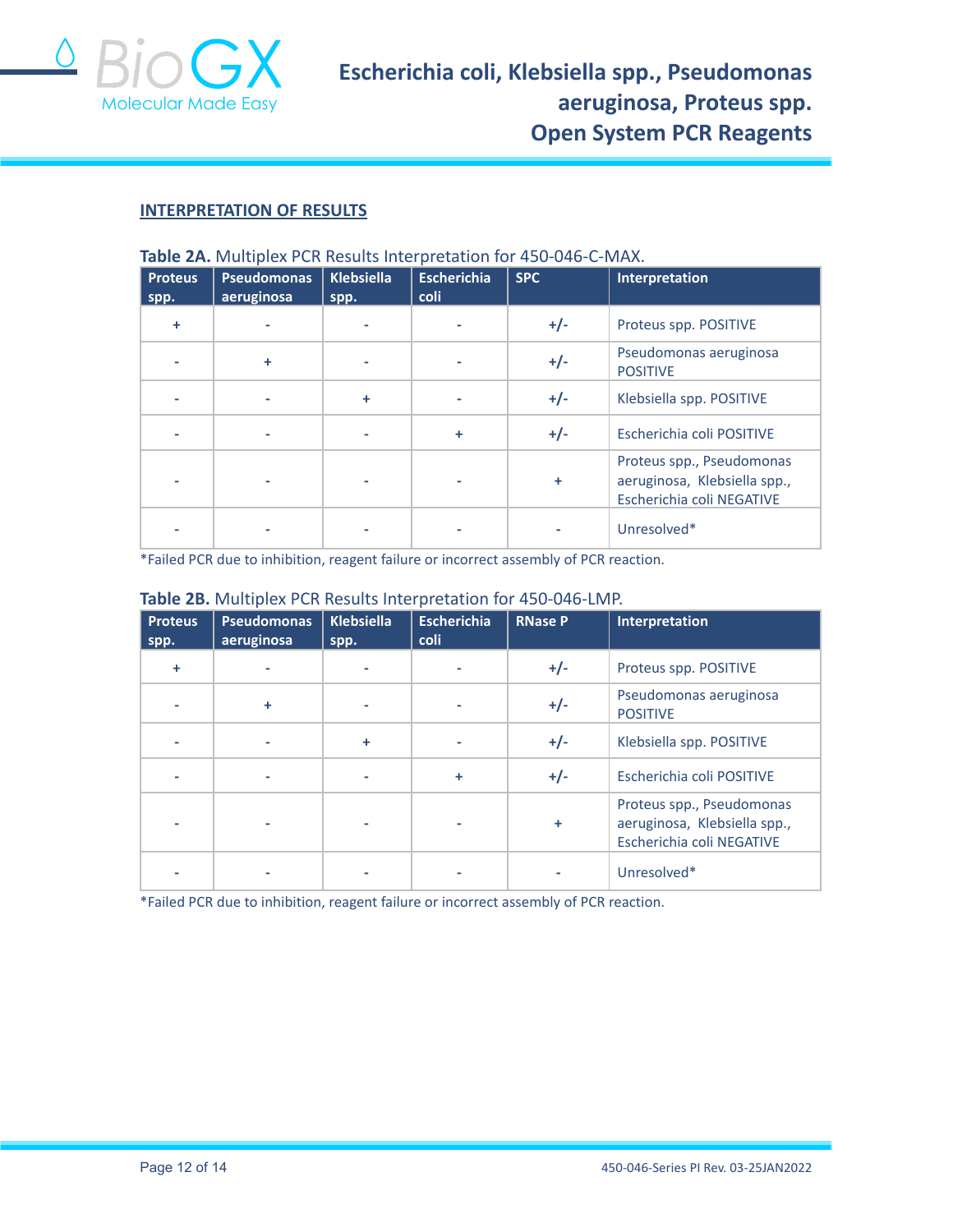

#### **REFERENCES**

- 1. Noble, Rachel T., et al. "Comparison of rapid quantitative PCR-based and conventional culture-based methods for enumeration of Enterococcus spp. and Escherichia coli in recreational waters." Applied and Environmental Microbiology 76.22 (2010): 7437-7443.
- 2. Martín, M. Cruz, et al. "A novel real-time polymerase chain reaction-based method for the detection and quantification of lactose-fermenting Enterobacteriaceae in the dairy and other food industries." Journal of dairy science 93.3 (2010): 860-867.
- 3. Van Der Zee, Anneke, et al. "Molecular diagnosis of urinary tract infections by semi-quantitative detection of uropathogens in a routine clinical hospital setting." PloS one 11.3 (2016): e0150755.
- 4. Clinical and Laboratory Standards Institute. Protection of laboratory workers from occupationally acquired infections; Approved Guideline. Document M29 (Refer to the latest edition).
- 5. Centers for Disease Control and Prevention and National Institutes of Health. Biosafety in Microbiological and Biomedical Laboratories. Choosewood L.C. and Wilson D.E. (eds) (2009). HHS Publication No. (CDC) 21-1112.
- 6. BD MAX TM System User's Manual (refer to the latest revision) BD Life Sciences, Sparks, Maryland 21152 USA.
- 7. QuantStudio<sup>™</sup> Design and Analysis software User Guide, ThermoFisher Scientific, Waltham, Massachusetts, USA (Refer to the latest version).
- 8. CFX96 Touch, CFX96 Touch Deep Well, CFX Connect, and CFX384 Touch Systems Instruction Manual (refer to the latest version), Bio-Rad Laboratories, Inc., Hercules, California, USA (Refer to the latest version).
- 9. BioGX Lyophilized Far Red Dye Calibration Kit for Applied Biosystems QuantStudio™ 5 Real-Time PCR system Product number series 720-0219 ([www.biogx.com\)](http://www.biogx.com)

#### **Please call BioGX or email info@biogx.com with any questions you may have regarding this product.**

| <b>Rev. #</b>     | <b>Effective Date</b>            | <b>Summary of Changes</b>                                                     |
|-------------------|----------------------------------|-------------------------------------------------------------------------------|
|                   |                                  | Update to include reference to BioGX Far Red Dye Calibration Kit for use with |
| 25 JAN 2022<br>03 | Applied Biosystems Quantstudio 5 |                                                                               |
| 04 AUG 2021<br>02 |                                  | Update branding, extraction control for ABI and Bio-Rad platforms and storage |
|                   | conditions.                      |                                                                               |
| 01                | 28 MAY 2021                      | Initial Release.                                                              |